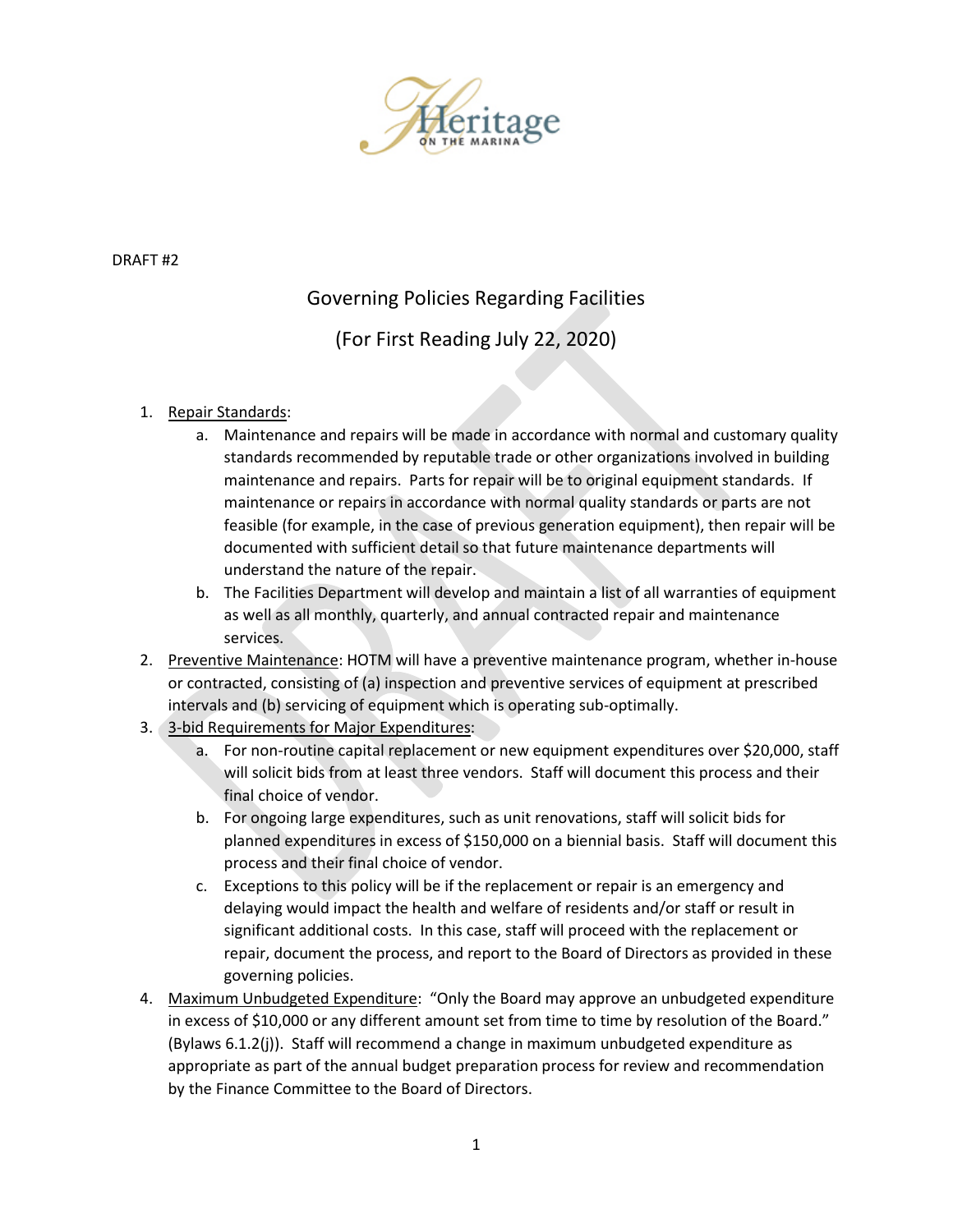- 5. Emergency Repairs: Notwithstanding governing policy on *Maximum Unbudgeted Expenditure* and in accordance with governing policy on *3-bid Requirements for Major Expenditures,* staff may exceed the limit when immediate repair is needed in an emergency. An emergency is any situation that is an imminent threat to the health and welfare of residents and/or staff or would result in additional serious cost to HOTM without immediate repair. The CEO/Executive Director or her/his designee will advise the President of the Board of Directors immediately but no later than 24 hours of such expenditure and the full Board within 1 week of the expenditure.
- 6. Long Range Capital Replacement Plan: HOTM will have a long range (20+ years) capital replacement plan (LRCRP) for replacement of major equipment and components of the physical plant. The plan will have at least the following:
	- a. An assessment of current condition of equipment or building component and projected life expectancy;
	- b. A reasonable estimate of current replacement cost, with reasonable inflation factor to predict cost when replacement is needed;
	- c. If deemed appropriate, an additional escalation factor to account for upgrades to replacement cost as projected by building code changes or owner preferences;
	- d. Annual adjustments to the long range capital replacement plan by staff;
	- e. Independent, third-party assessments by a qualified person or firm of major equipment and building components at least every 5 years;
	- f. Annual reporting of the updated LRCRP to the Finance Committee and Board of Directors during budget preparation.
- 7. Capital Budgets: Staff will submit a capital budget for review and approval by the Finance Committee and Board of Directors as part of budget preparation. Upon approval of the capital budget by the Board of Directors, staff may proceed without further authorization by the Board unless the cost of any capital project exceeds 10% of the budgeted cost projection or the aggregate of capital projects exceeds 5% of the total approved budget. The CEO/Executive Director is authorized to re-prioritize or defer capital projects due to costs, timing, regulations, or other reasons. The CEO/Executive Director will report re-prioritizations or deferrals, the reasons for the action, and an estimated new timeline to the Board of Directors.
- 8. Interior Design: Interior design, including décor, furnishings and lighting, will be the responsibility of staff and will balance the following considerations: marketing appeal to present and future cohorts of older persons; comfort and usability for residents and visitors; compatibility with the architecture of HOTM, particularly in the Julia Morgan building; suitability and accessibility in care settings; cost/benefit of interior design upgrades. Staff will create an ad hoc advisory group composed of the important constituencies of HOTM for any major interior design project.

*Note: see page 3 for staff operating policy for interior design.*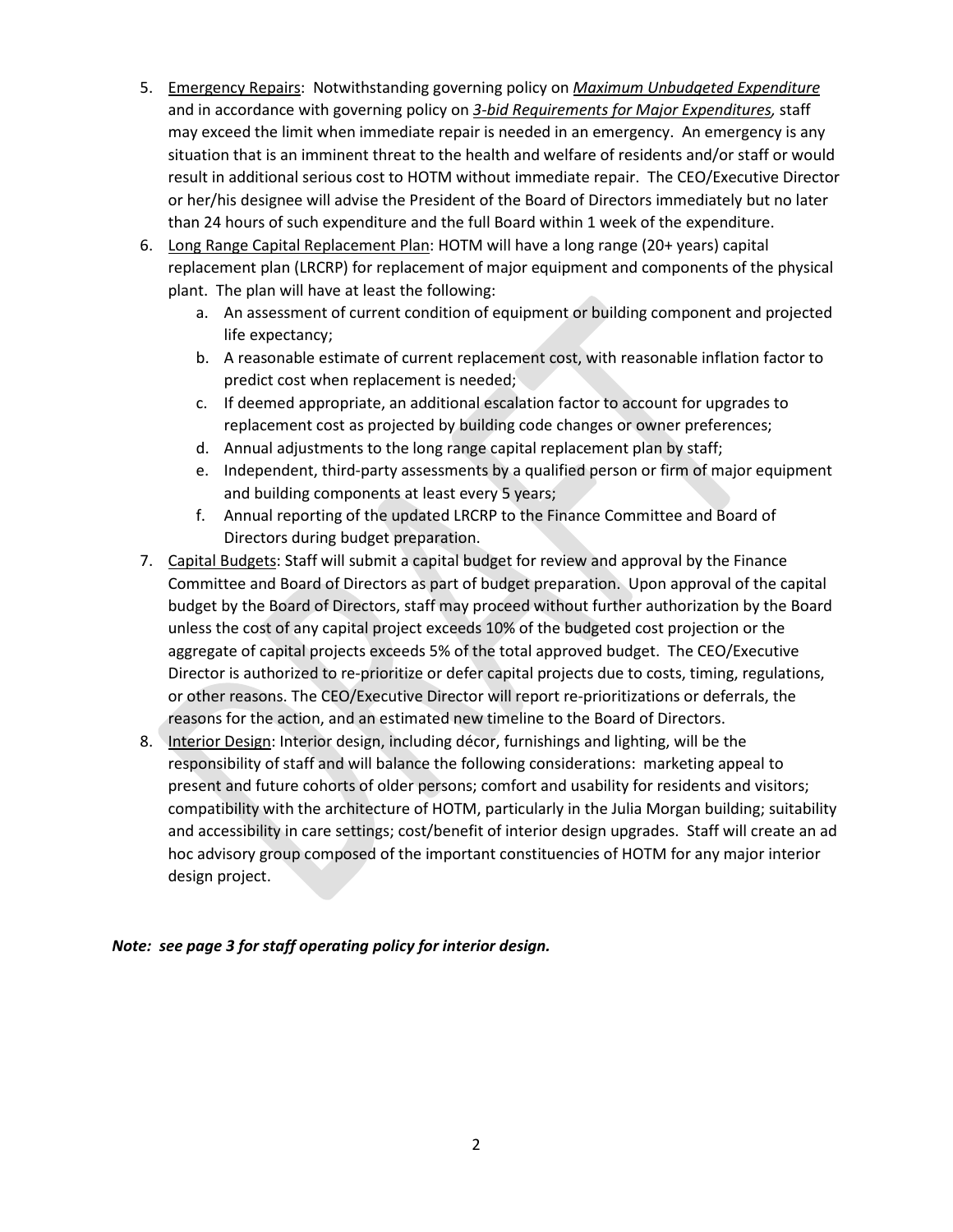**[Note: operating policies and guidelines are normally the responsibility of staff, but because interior design projects are usually flashpoints of controversy in any retirement community and because of the historical involvement of board members in interior design, the working draft of the operating policy is being shared. Feedback is welcome.]**

## Operating (Staff) Policy and Guidelines for Interior Design DRAFT #1

Periodic replacement and refreshing of décor and furnishings in public areas will be part of the long range capital replacement plan of HOTM. (See governing policy regarding the long range capital replacement plan.) All areas will not be on the same replacement cycle; frequency will depend on degree of traffic and importance to maintaining marketing appeal. The key areas will be the main entryway, Morgan Parlor, front office, dining room, and health center. Secondary areas will be hallways (all floors), McGinley Room, and common sitting rooms.

The CEO/Executive Director will name a staff Project Manager (PM) for any major interior design project. The PM will be responsible for shepherding the project from beginning to end, and her/his duties will include the following. Depending on the scope of the project, the CEO/ED and PM may modify the duties. The PM will:

- 1. Define the scope of work (SOW) with the CEO/ED and develop a project timeline.
- 2. For a major project, hire an interior designer specializing in senior communities with a history of successful completion of projects; research non-senior communities to broaden perspective; and adjust SOW as desired based on discussions with the interior designer.
- 3. Create and manage an ad hoc advisory committee reflective of the major constituencies of HOTM, including residents, Board members and staff, which will provide feedback to the PM.
- 4. Identify with the interior designer the theme or optional themes for the project; ensure its compatibility with building architecture; ensure its compatibility with adjacent areas if they are not part of the project; and get feedback from the ad hoc committee.
- 5. Develop preliminary project budget for review and approval, normally in the context of regular annual capital budget development. (Depending on scope and budgeted cost, approval may be at CEO/ED level or Board level.)
- 6. Oversee creation of optional vision boards based on the design theme by the interior designer and get feedback from the ad hoc committee. (Normally the number of optional vision boards would not exceed two, but the PM may vary this depending on the circumstances, keeping in mind the timeline and budget.)
- 7. Oversee creation of final vision board by the interior designer and develop final budget for approval if it deviates from preliminary budget by greater than 10%.
- 8. Review ergonomic design of furnishings and décor to ensure it meets the needs of older adults, including seating comfort and accessibility, ease of use of fixtures and handles, height and weight, lighting, and other relevant considerations; and get feedback from ad hoc committee and larger resident population as needed.
- 9. Present the design plan to residents and other constituencies with assistance as needed from the ad hoc committee.
- 10. Coordinate activities with the controller to ensure timely progress payments when due.
- 11. Coordinate activities with all residents and staff to minimize disruption to daily activity.
- 12. When appropriate, work with administrator-of-record to advise regulatory agencies.